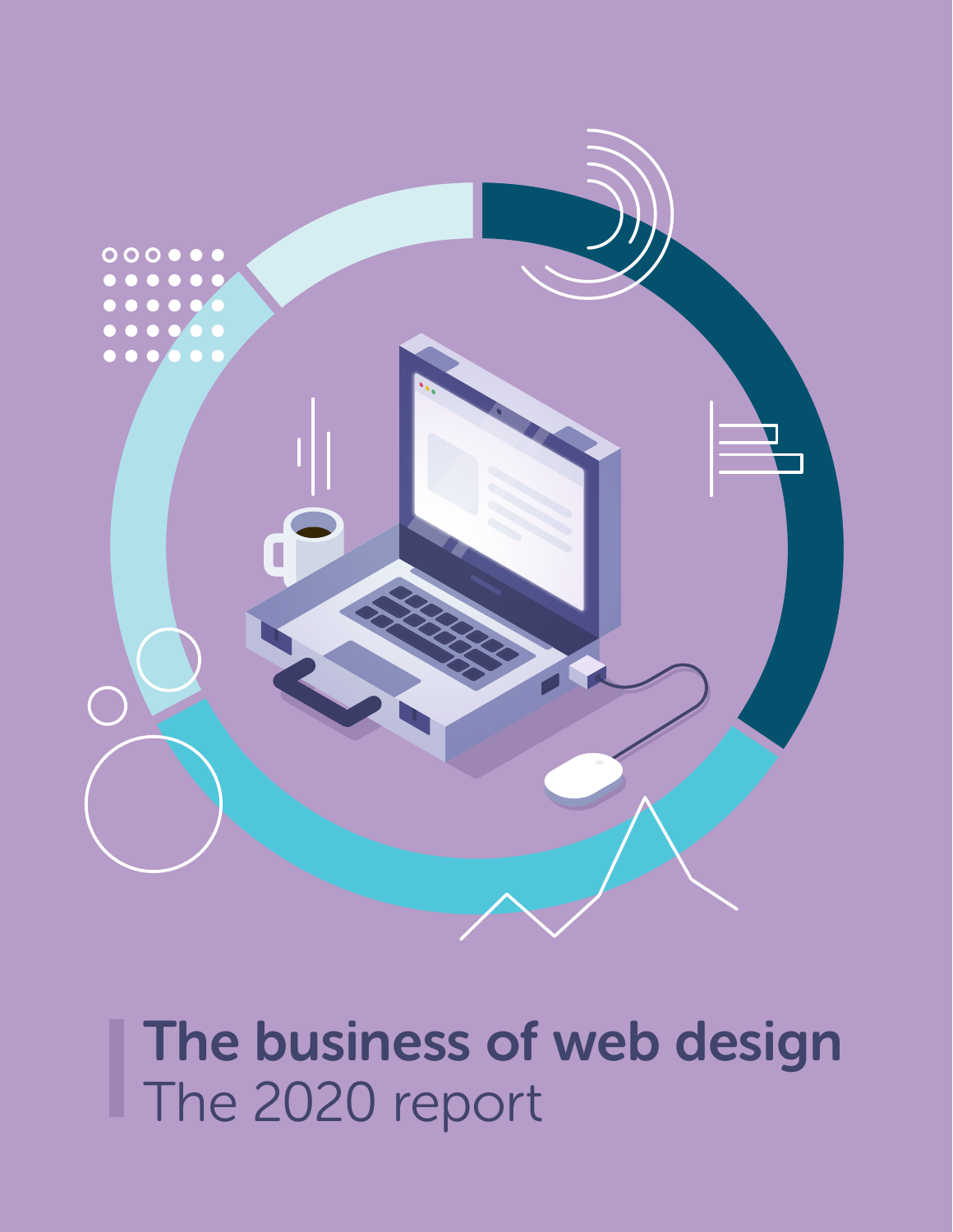### *We know there are a million ways to operate your web design business, but wouldn't it be nice to know exactly how the pros are doing it?*



*This year, we conducted a survey to learn more about the best ways to build websites, structure client services, and get paid (in full!) on time. From there we crunched the numbers, dug into the insights, and packaged up this beautiful report so you can stop guessing and start scaling your business.*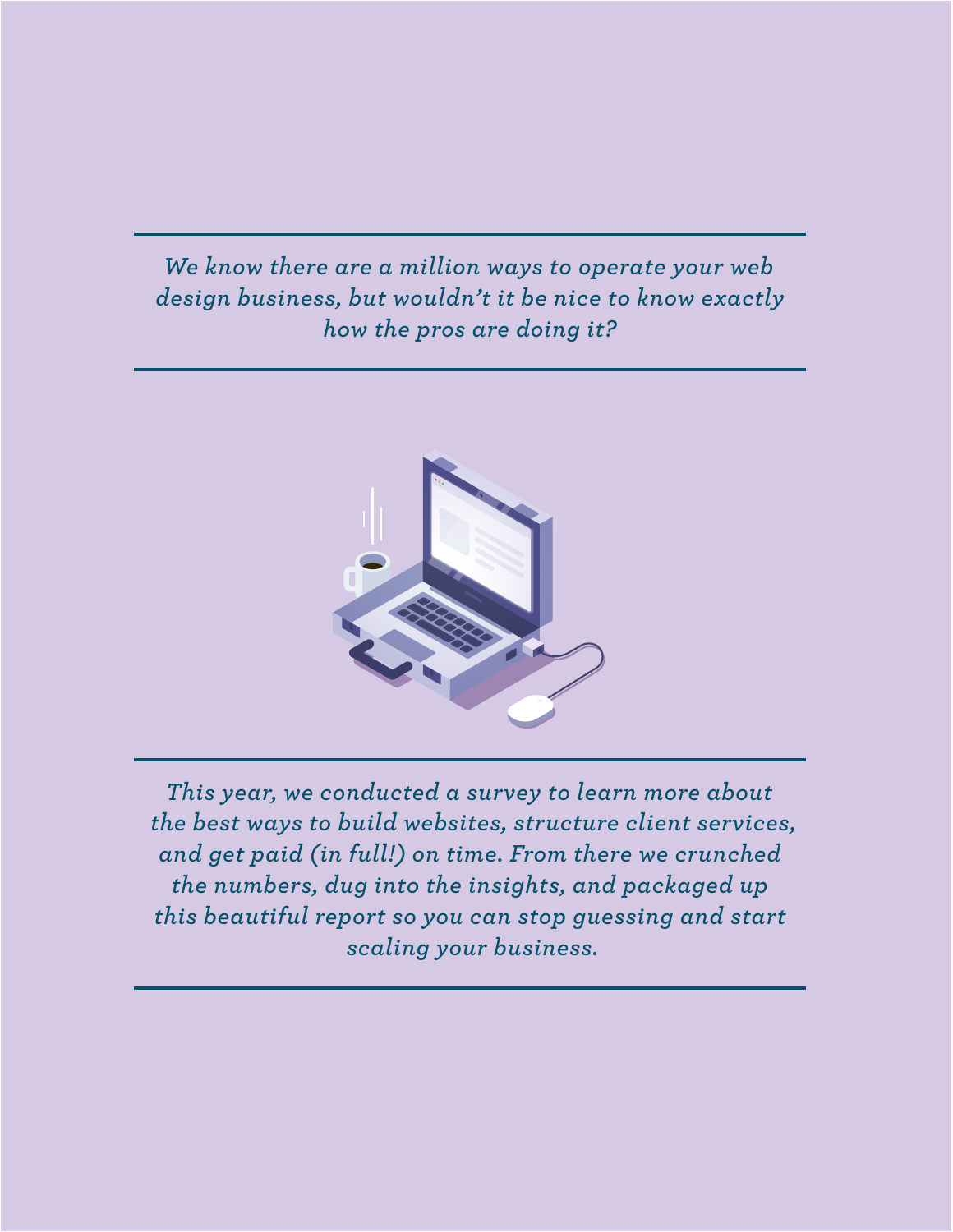## Who took the survey?

#### Before digging into the data, here's a little insight about the people who took this survey.

We gathered responses from over 1,000 creatives ranging from web designers or developers, agency owners, and do-it-all freelancers. The common thread: They're creatives who offer web design services for their clients.

The majority identified as freelancers, closely followed by members of agencies. **70% design** and develop websites, while the other 30% focus on one or the other (or other creative services). They mostly work with small business clients over mid-sized or enterprise.

*Creatives that offer web design services for their clients.* 





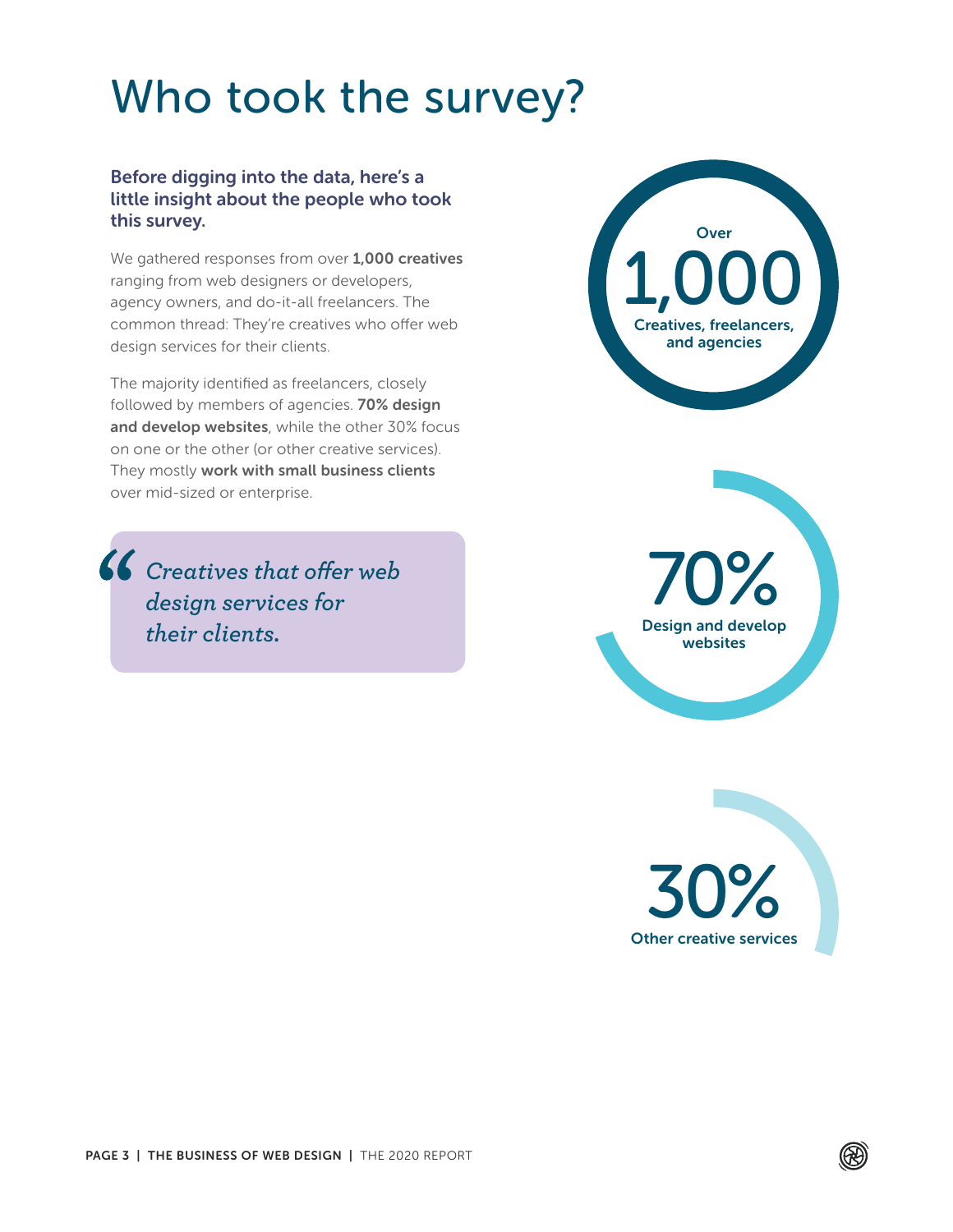## How they're building websites

When it comes to running a successful web design business, step one is to make sure your primary service is as efficient as possible. So we wanted to know: How are people building sites these days, and what tools are they using?

No surprise: 95% of our survey respondents use WordPress\*, making it the leading platform for freelance web designers and creative agencies. Shopify came in second place at about 19%.

*\*Note: This survey was conducted by Flywheel, a managed WordPress host. It was shared via Flywheel's email lists and social channels, which is likely part of the reason WordPress ranks so highly.*

As for WordPress themes, the most common method is a framework that can be customized. In fact, only 20% of web design businesses **build an entirely custom theme.** If you're feeling the pressure to start from scratch, it may be comforting to know that your competition likely isn't doing that!

*Over 60% of web design businesses only work with 1 or 2 hosting providers.*



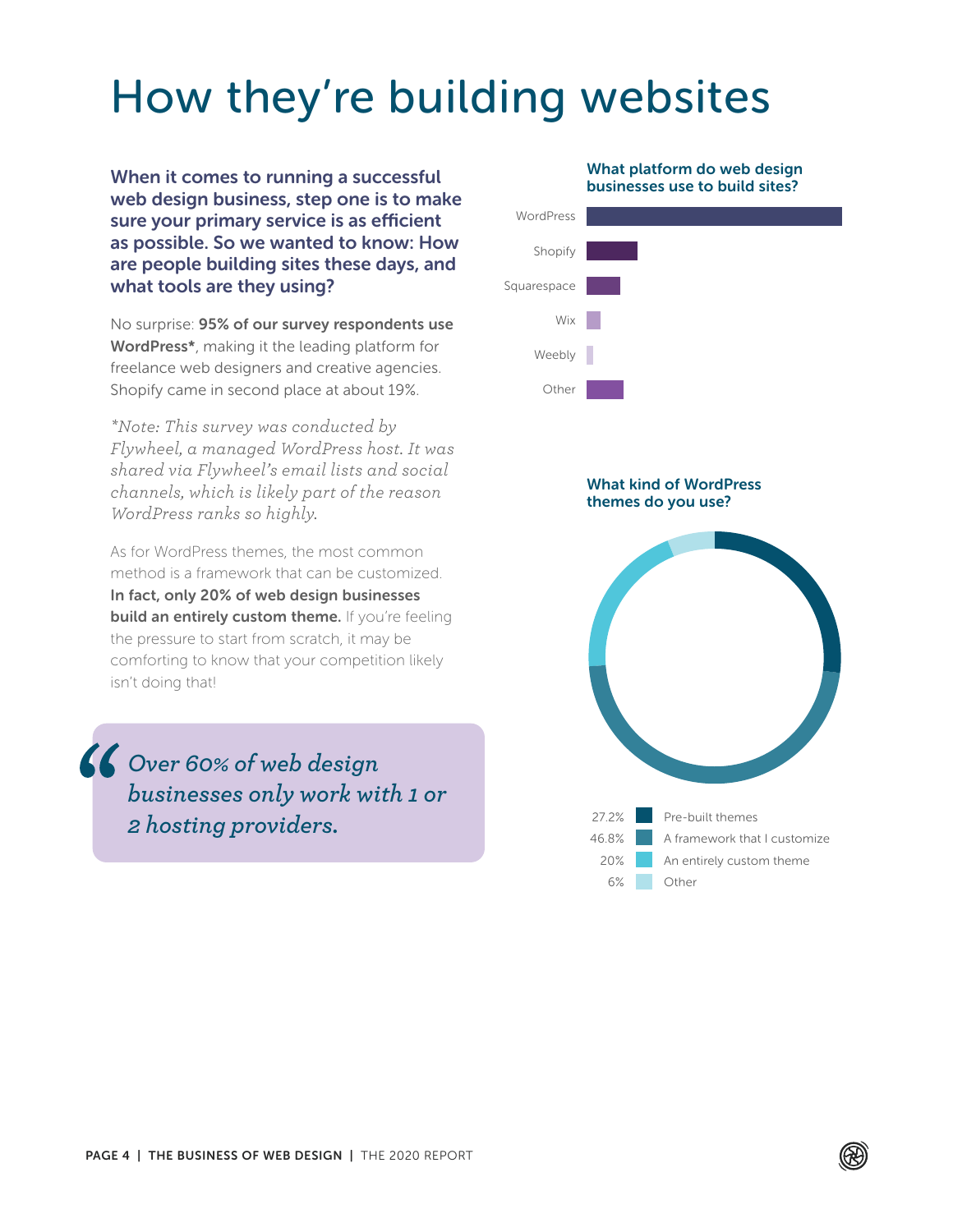Once a site is ready to launch, it's time to handle hosting. Most web design businesses work with 1 or 2 WordPress hosts. In fact, over 60% of the businesses we surveyed only work with 1 or 2 **hosting providers.** It makes sense – by simplifying the number of providers you work with, you can streamline your business and focus on the work (instead of who you're working with).

Once you know who's hosting your website, it's time to pay the bill and take it live! The question then becomes: Who pays the bill, you or your client?

#### In order, here are the most preferred methods for setting up hosting for web design clients:

| I resell hosting and charge my clients more than the cost of the hosting plan | 40.1% |
|-------------------------------------------------------------------------------|-------|
| I recommend a provider and help them set it up, but they pay the bill         | 33.1% |
| I take care of it and charge my client when it's time to renew                | 12.5% |
| They choose their own provider and handle it all on their own                 | 76%   |
| I take care of it and just pay the bill                                       | 6.7%  |

We're big advocates of those first two methods at Flywheel. That's why we help coach our Agency Partners on how to resell hosting, and why the ability to transfer billing to your client is a built-in feature to our platform.

Basically: If you're going to own the hosting bill yourself, make sure you're earning a profit from it. If you're not ready to resell or looking to cut ties with a client, make sure you transfer the bill to them so it's a clean offboarding process.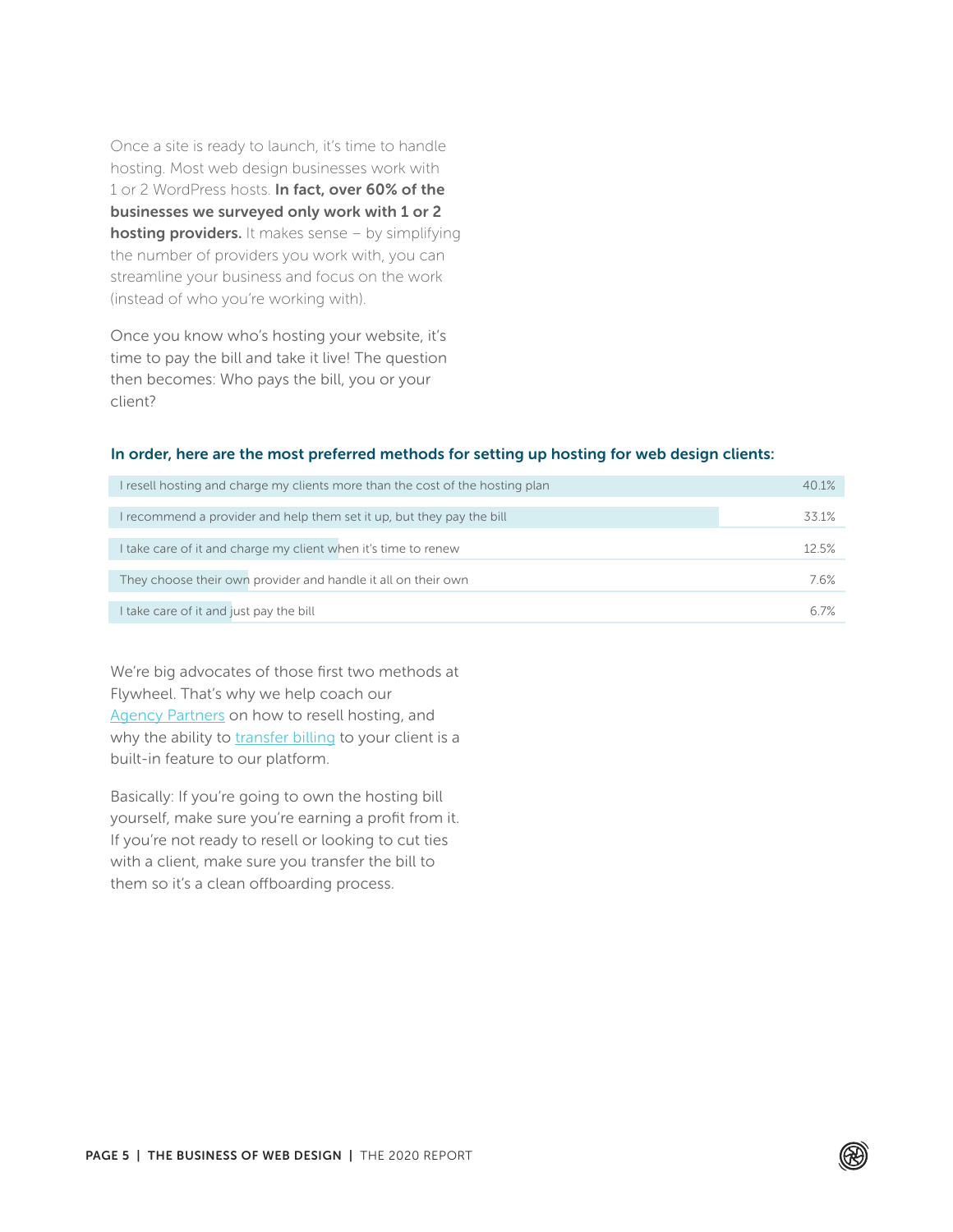## What services they're selling

Beyond standard web design work, we wanted to discover what else freelancers and agencies are offering. (Because we all know it's never "just an easy website update!")

The majority of the professionals we surveyed either currently offer additional types of creative work or are thinking about adding new services in the future.

If you have the bandwidth and the team to offer more for your clients, why not? It's a great way to diversify your income to create new revenue streams. We also love seeing that over 80% of web design professionals also offer maintenance packages, because it's one of the easiest ways to generate monthly recurring revenue!

*Over 80% of web design professionals offer maintenance packages*

#### The top services currently being offered alongside web design:

| Maintenance                     |
|---------------------------------|
| Graphic Design                  |
| Hosting                         |
| Consulting                      |
| <b>SEO</b>                      |
| Branding                        |
| <b>Content/Content Strategy</b> |
| Marketing                       |
| Social Media                    |
| Analytics                       |

#### The top services being considered as future services:

| <b>Content/Content Strategy</b> |  |
|---------------------------------|--|
| <b>SEO</b>                      |  |
|                                 |  |
| Mobile app development          |  |
| Analytics                       |  |
| Video production                |  |
| Social media                    |  |
|                                 |  |
| Consulting                      |  |
| Marketing                       |  |
| Hosting                         |  |
| Photography                     |  |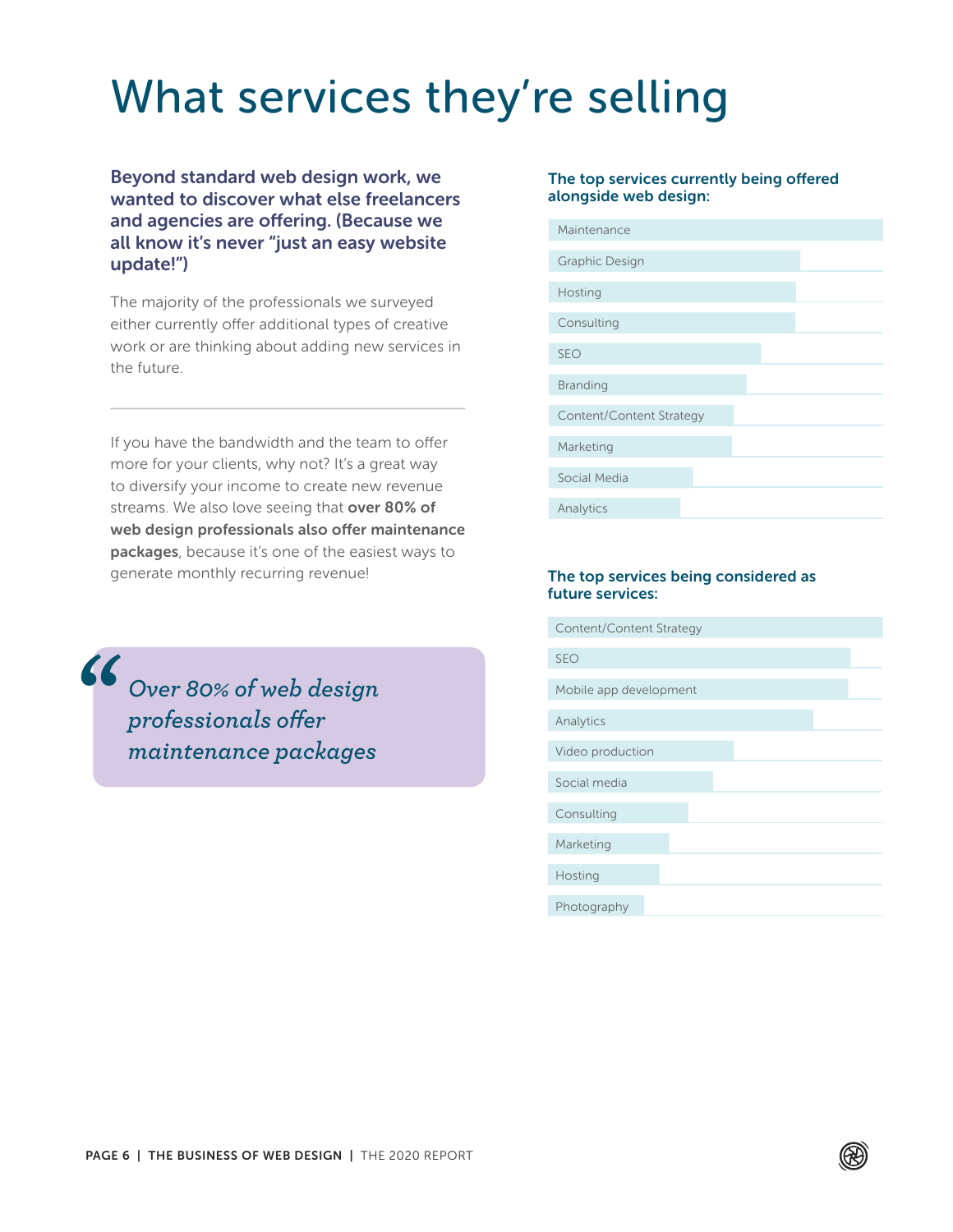It's interesting to see content-based services high on both lists, as well. It makes sense, because about 80% of web design professionals end up producing content for clients. And of those, almost 20% said they create content for clients for every project.

On top of actual client services, most web design businesses also charge for additional projectrelated tasks.

### *Over 50% of web design businesses charge for scope creep.*

These can be included in your prices, or tacked on to the final price as things come up. In fact, over 50% charge for scope creep. That's a great way to ensure you're getting paid for every hour of your work. Just make sure to outline all the details of your pricing in your contract, so your clients are on the exact same page!



*Scope creep includes any new work that pops up over the course of the project that wasn't included in the initial contract.*

#### How often do you end up producing content for clients?



I refer clients to a third-party for content

#### Additional tasks web designers and agencies bill their clients for:

| Scope creep        |
|--------------------|
|                    |
| Revisions          |
|                    |
| Tools and software |
|                    |
| Research time      |
|                    |
| Premium support    |
|                    |
| Rush fees          |
|                    |
| Meetings           |
|                    |
| Processing fees    |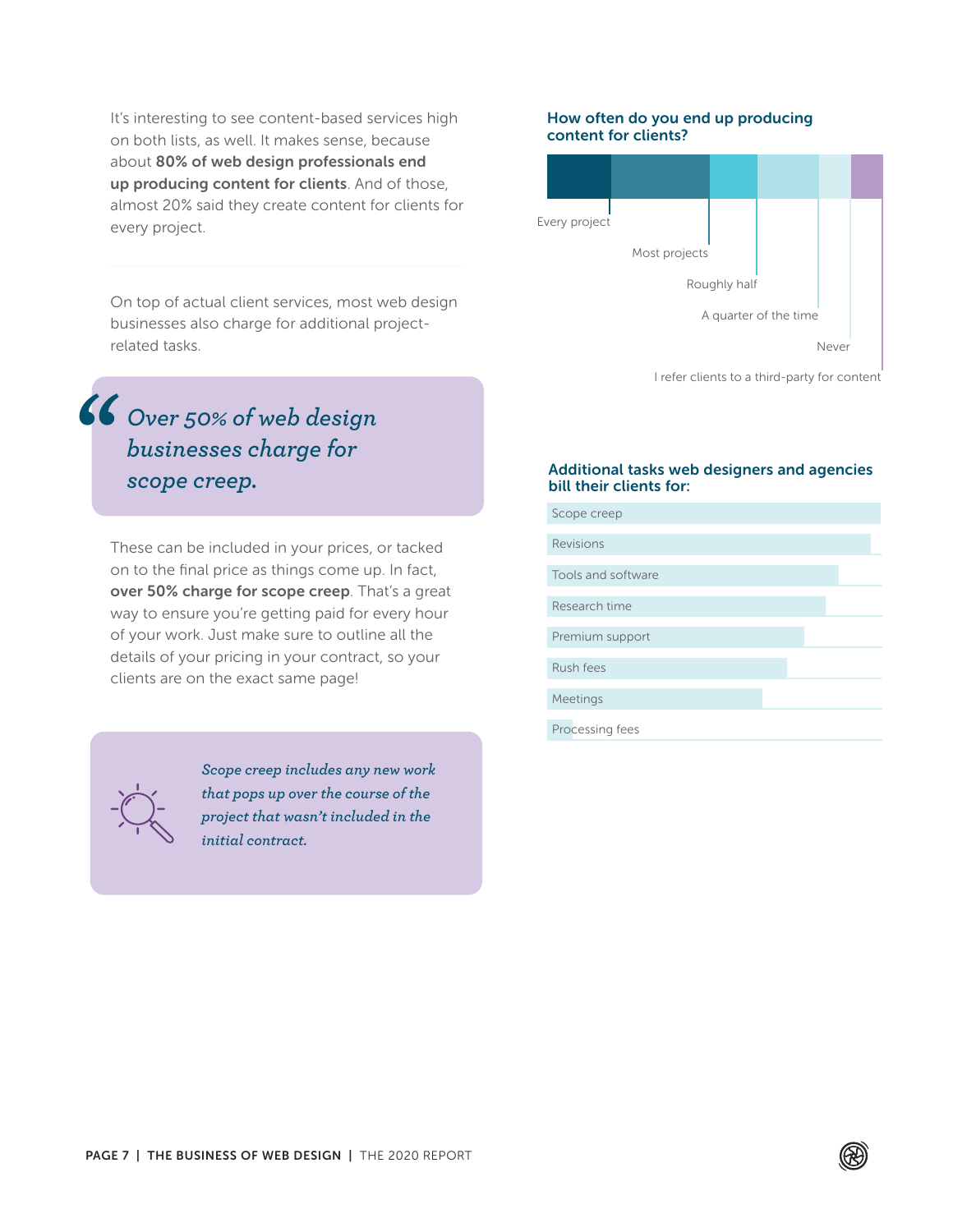## How they operate their business

Let's talk logistics! Beyond building sites and selling services, we wanted to know how web design businesses actually operate. While contracts and invoicing may not be your favorite topic as a creative professional, they're critical to running (and scaling!) a successful web design business.

First things first: Finding new clients.

It's no surprise that referrals are the bread and butter of finding new clients. That's why it's more important than ever to focus on your client relationships to create excellent experiences! Even if you don't work with a client again, they can always refer you to their friends.

Beyond referrals, your website is the next best thing for finding new clients. Not only does it inform them of your services, but it should show off your best work, so they can't wait to work with you by the time they're done scrolling.

Once you onboard a new client, it's time to charge for your services. The most common pricing structure? Per project.

*Over 75% of the creatives we surveyed charge per project.*

#### How do clients typically find you?



#### How do you charge your clients?

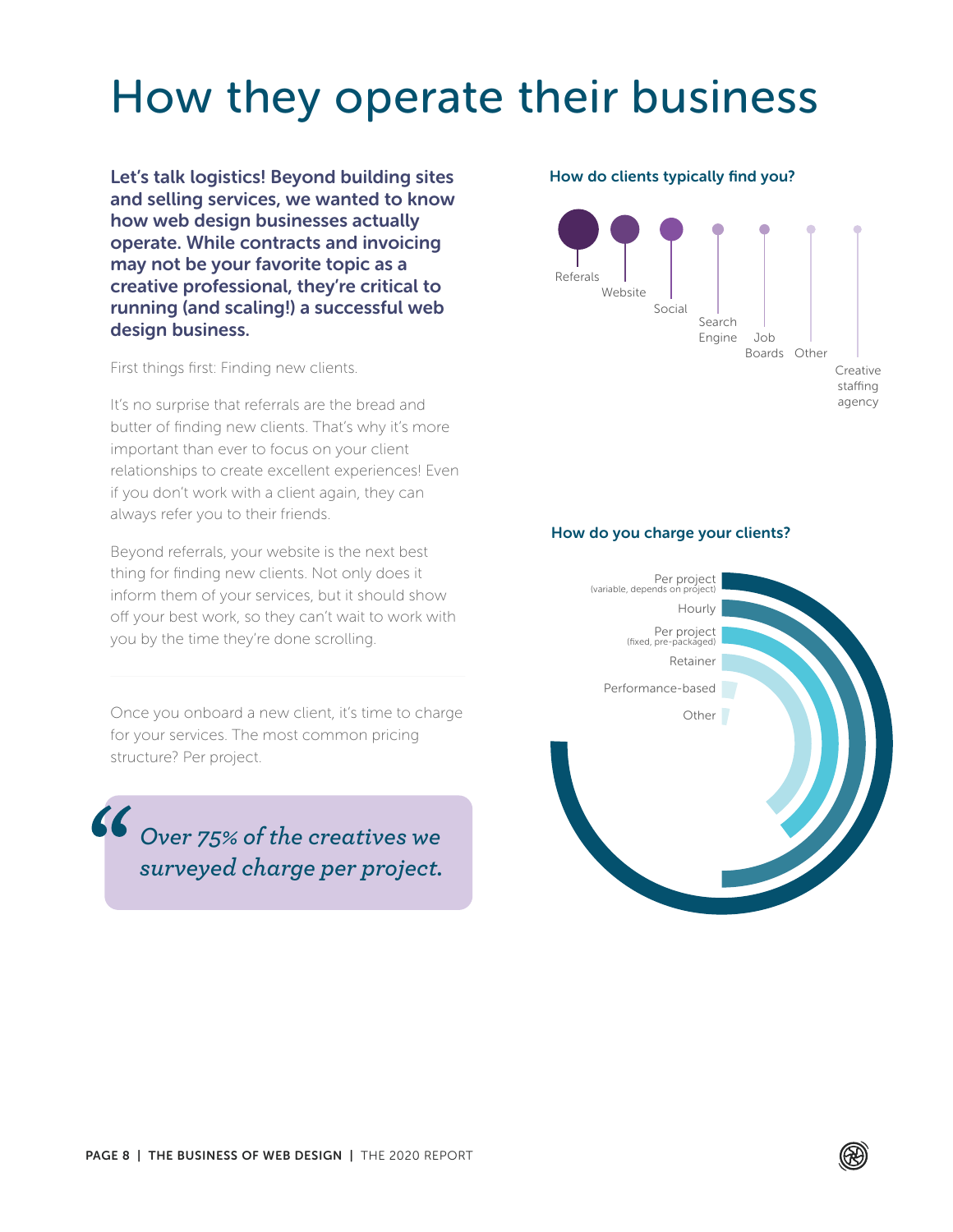Something we found surprising: Less than 40% are earning money from retainer-based work. We're advocates of this method here at Flywheel, as we've seen our **Agency Partners** have a lot of success thanks to recurring revenue models like reselling hosting or selling maintenance packages. By charging clients for monthly services, you can start to create a reliable and stable income, on top of all the new work you're charging per project.

So, if retainer-based models are so great, why aren't more freelancers and agencies structuring their business that way? The number one reason: Uncertainty about retainer-based business models.

Which makes sense. If you're used to charging per project, making the shift to recurring revenue streams can feel like a large mountain to climb. Based on the success **Flywheel Agency Partners** have seen with it, however, we can't recommend this method enough!

No matter what pricing structure you go with, you should list out all the details in the initial contract and/or proposal. The top three items on a web design contract include: the scope of work, the rate/estimate, and the payment schedule.

#### What has prevented you from moving to a retainer based model?



#### What clauses do your contracts always contain?

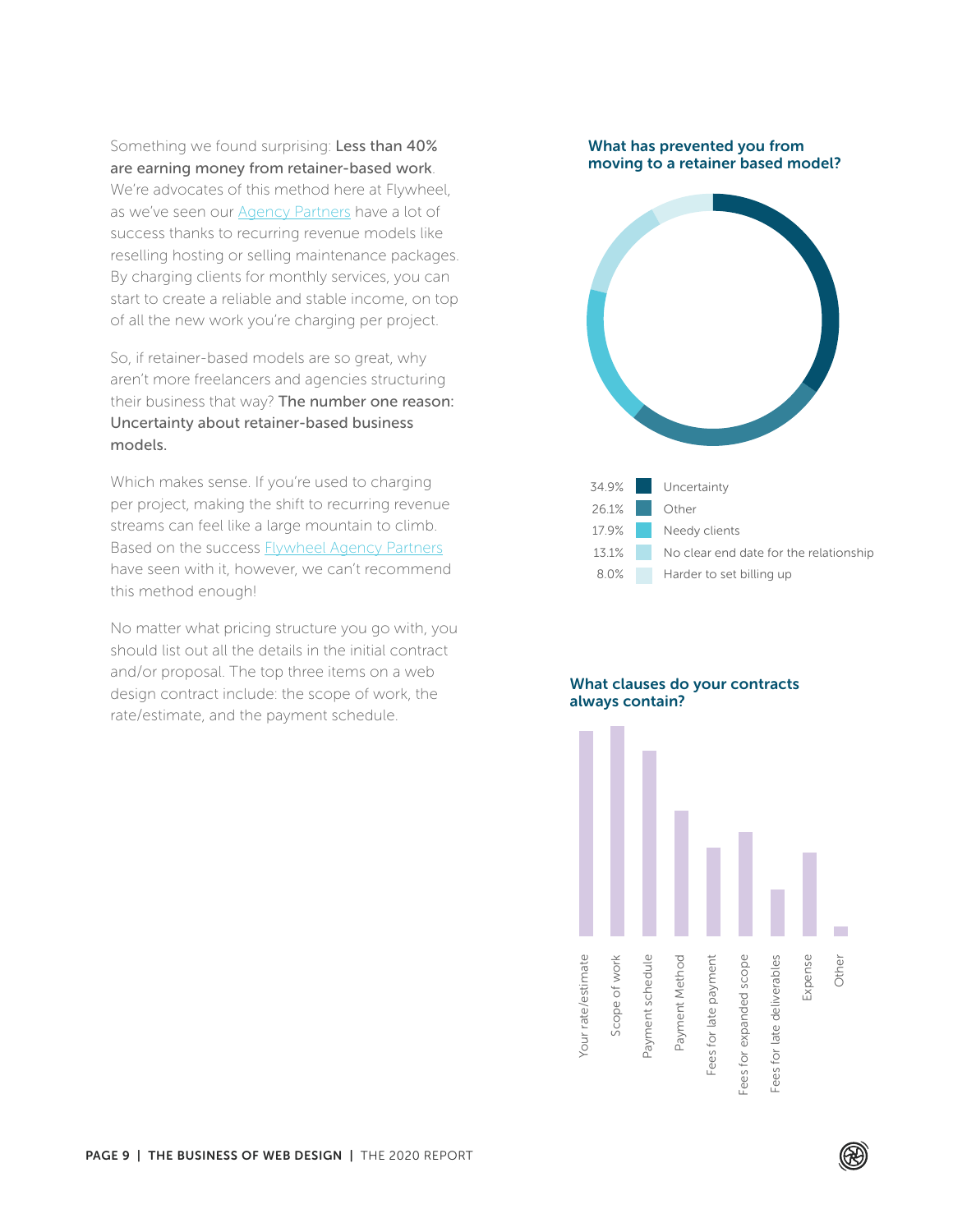As for timelines, we weren't surprised to learn that 80% of the creatives we surveyed require a deposit on most projects. Asking for a deposit up front is a great way to ensure a client is serious about working with you and a great way to make sure you get paid for your time. (If you're part of the 20% who don't, we recommend implementing this step in your onboarding process ASAP!)

### *80% of the creatives we surveyed require a deposit on most projects.*

72

After getting that initial deposit, the average time it takes to get paid in full is 2-4 weeks. We were definitely impressed with the 20% that get paid in full immediately on project launch, however. They waste no time collecting the paycheck for their hard work!

When it comes to invoicing software, there are quite a few popular tools that probably come to mind. What we were surprised to learn: Over 38% don't use the most popular billing apps. That's a pretty significant amount!

#### How long does it usually take you to get paid in full?



#### The most popular invoicing/billing tools:

| Quickbooks   |  |  |  |
|--------------|--|--|--|
| Freshbooks   |  |  |  |
| Wave         |  |  |  |
| Harvest      |  |  |  |
| Xero         |  |  |  |
| Zoho Invoice |  |  |  |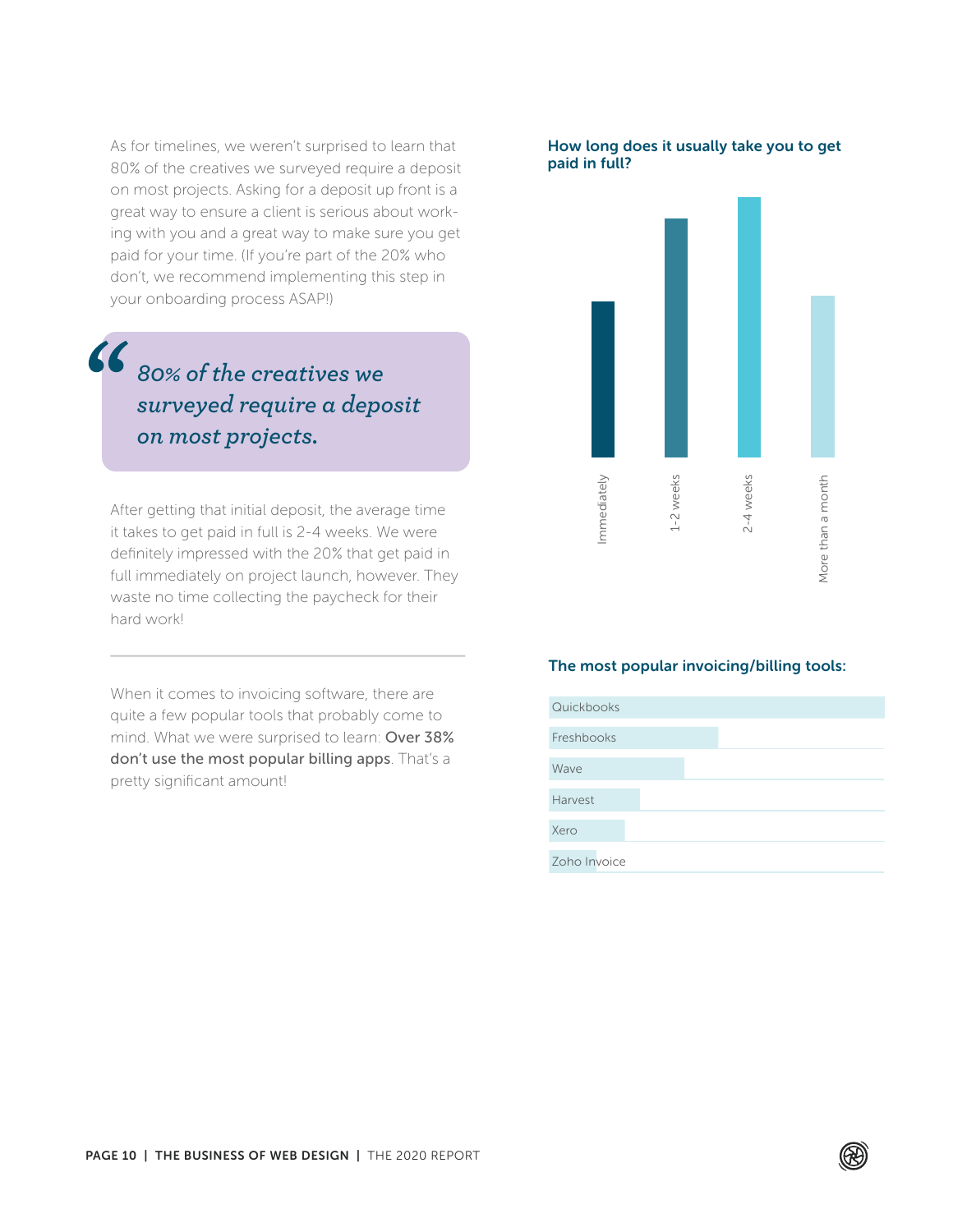

So, what are those people using instead? One product is White Label, a billing subscription add-on to Flywheel hosting services. It makes it incredibly easy to invoice your clients for recurring services, and integrates flawlessly with **Flywheel's** hosting platform. (If you're reselling WordPress hosting, this is especially convenient!)

Another option is to stick with manual methods like personally sending emails and tracking status in a spreadsheet, which a small percentage of our survey respondents preferred. But if you're tight on time, we highly recommend looking into a software solution for invoicing and billing.

Regardless, make sure your invoices have all the information they need before you send them out to clients.

We asked our survey takers to upload examples of their standard invoice templates, and these were the most commonly seen items:

- Contact information at the top (email, phone number, etc.)
- A table to neatly separate each project/service
- A brief description of the work
- The hours and rate
- Taxes included and/or excluded
- The estimated total and/or final total
- Payment due date and preferred format (check, online, etc.)
- "Checks payable to" information
- Signature from both parties to confirm charges
- Terms and conditions

Last, but certainly not least, we asked these leading professionals the question everyone wants to know: "Do you feel like you charge enough for your services?" If you're currently thinking, "I don't…" you're not alone. 44% of creative professionals don't feel like they charge enough for their services

If you feel that way, then it's time to raise your rates! You're the boss of your own business, and we're here to tell you that you've earned it.

of creative professionals

don't feel like they charge enough for their services.

44%

If you're nervous about increasing your rates, you can always start with brand new clients – they won't even know you're changing anything! Or you can think about packaging your services in a way that provides better margins for the services you're selling. (Bonus: This can also help you shift to a retainer model. And when you have recurring revenue coming in each month, it'll be less critical to raise your per project prices!)